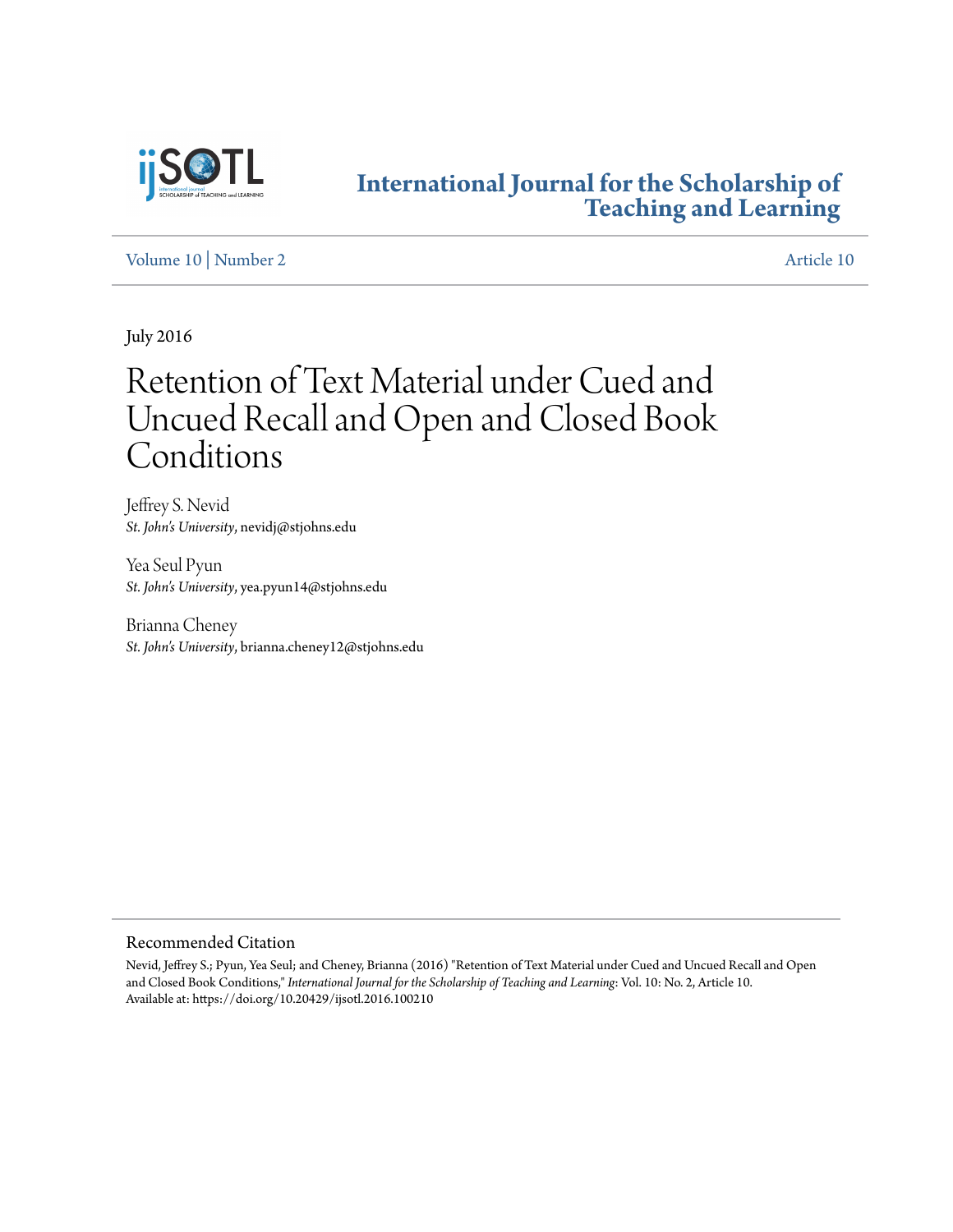## Retention of Text Material under Cued and Uncued Recall and Open and Closed Book Conditions

#### **Abstract**

Evidence supports the benefits of effortful processing in strengthening retention of newly learned material. The present study compared two forms of effortful processing, uncued (free) recall and cued recall, under both open and closed book conditions, on both immediate and delayed (one-week) test performance. Participants read a section of a child psychology text and then completed either an uncued recall task in which they typed as much information as they could recall, or a cued recall task, in which they typed answers to study questions. Recall was conducted under open versus closed book conditions. No differences between cued and uncued conditions were obtained, but participants performed better on immediate test performance in the open book condition. No significant effects were found at delayed assessment. The results point to a short-term advantage of effortful review of text materials performed with access to study materials.

#### **Keywords**

Retrieval practice, open book, closed book, cued recall, uncued recall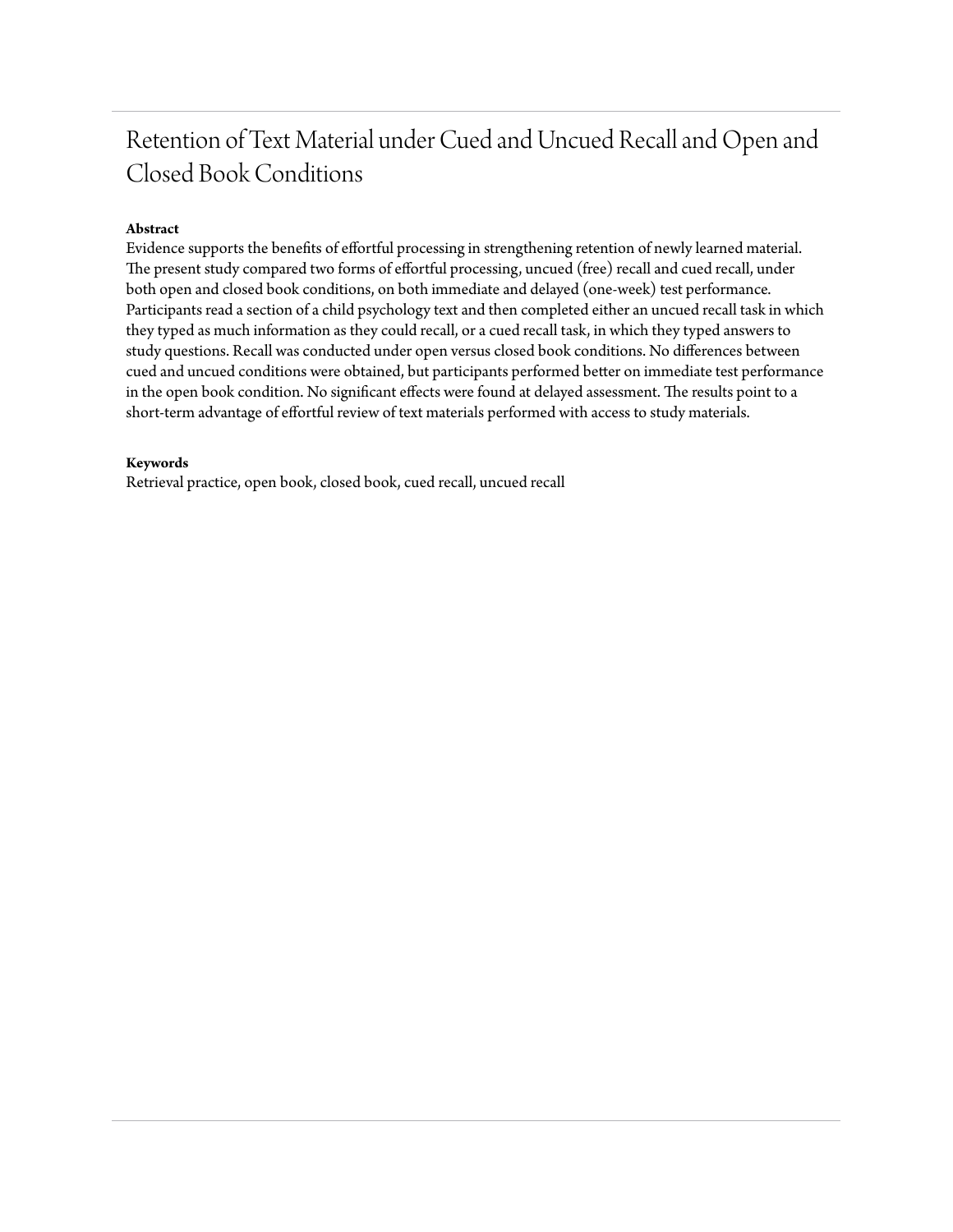#### **Retention of Text Material under Cued and Uncued Recall and Open and Closed Book Conditions**

Jeffrey S. Nevid, Yea Seul Pyun, and Brianna Cheney *Psychology Department, St. John's University, Jamaica, NY 11439, USA*

(Received 30 July 2015; accepted 17 May 2016)

Evidence supports the benefits of effortful processing in strengthening retention of newly learned material. The present study compared two forms of effortful processing, uncued (free) recall and cued recall, under both open and closed book conditions, on both immediate and delayed (one-week) test performance. Participants read a section of a child psychology text and then completed either an uncued recall task in which they typed as much information as they could recall, or a cued recall task, in which they typed answers to study questions. Recall was conducted under open versus closed book conditions. No differences between cued and uncued conditions were obtained, but participants performed better on immediate test performance in the open book condition. No significant effects were found at delayed assessment. The results point to a short-term advantage of effortful review of text materials performed with access to study materials.

#### **INTRODUCTION**

One of the leading advancements in educational research in recent years is the increased recognition of the importance of effortful retrieval in strengthening learning and retention. A substantial body of research demonstrates that practicing retrieval leads to more meaningful learning and more durable retention (Blunt & Karpicke, 2014; Brown, Roediger, & McDaniel, 2014; Roediger & Butler, 2011). The most common example of retrieval practice is the testing effect, which refers to the finding that retrieval of information via testing or quizzing improves later retention to a greater extent than further studying or rereading the material (Carpenter, 2012; McDaniel, Wildman, & Anderson, 2012; Roediger, Agarwal, McDaniel & McDermott, 2011; Roediger & Butler, 2011; Roediger & Karpicke, 2006; Rohrer, Taylor, & Sholar, 2010; for recent reviews of the testing effect see Karpicki & Grimaldi, 2012; Rawson & Dunlosky, 2012; Rohrer & Pashler, 2010; and Rowland, 2014). The typical paradigm for demonstrating testing effects consists of three phases, an original learning phase, an intervening phase, and a test or assessment phase (Rowland, 2014). The intervening phase allows experimenters to manipulate study only conditions, such as by comparing a restudy or rereading condition with a testing condition. Evidence of a testing effect is shown by increased performance on subsequent assessment of participants exposed to the testing condition. In some cases, a non-intervention control during the intervening phase is used for purposes of comparison.

Retrieval practice involving more effortful processing, such as with recall tasks, tends to produce greater retention than recognition tasks such as multiple-choice tests (Roediger & Butler, 2011). A recent meta-analysis supported retrieval effort theories of the testing effect, which attributes the benefits of testing to the effort, intensity, and depth of retrieval processes (Rowland, 2014). Retrieval practice involving either uncued (free recall) or cued recall tasks, though not significantly different from each other in their effects, generally produced more robust learning benefits than less effortful recognition tests. That said, recognition tasks also demonstrated reliable evidence of the testing effect. Although retrieval practice often involves a testing intervention, it can also take other forms, including answering a set of study questions (Roediger & Butler, 2011) or writing down as many ideas or concepts as one can recall from reading text materials, or creating

concept maps based on the prior reading (Blunt & Karpicke, 2014; Rohrer & Pashler, 2010).

The testing effect challenges the common study practice of merely rereading text material in preparation for exams and points to the advantages of active retrieval strategies for strengthening recall and retention of text material. However, the typical paradigm for evaluating testing effects involves the study of brief passages or memorization of paired-associate lists without access to the study materials during the retrieval phase. Moreover, rereading or restudying conditions may not involve the same level of effortful processing as active retrieval practice. By contrast, most students study with their texts and study materials readily available and typically study sections of a text at a time, rather than just a few paragraphs. However, a limitation of naturally occurring study conditions is that students may passively re-read text material or review notes or highlighted text passes without engaging in the effortful retrieval processes that may be needed to produce stronger and more durable retention. Moreover, students who employ more active study strategies, such as answering questions posed as learning objectives, typically complete these tasks while having access to their reading materials. Further research is needed to examine the robustness of retrieval effects while controlling for effortful processing, especially for longer text passages that typify student study sessions.

A recent study compared a closed book memory retrieval condition with an open book restudying condition, with both conditions employing equivalent effortful retrieval formats (paragraph-style free recall or concept mapping) (Blunt & Karpicke, 2014). The results showed superior performance of a closed book memory retrieval task at a one-week assessment, with no differences between the two retrieval formats. However, the learning materials in this study consisted of two brief reading passages totaling less than 500 words and students had two reading exposures to the text materials, with each followed by a retrieval exercise. The present study sought to compare effortful retrieval tasks under open and closed book conditions based on longer text passages and single reading and practice periods to simulate more typical studying conditions.

The present study compared retrieval practice with books closed with the equivalent effortful task with books open. Moreover,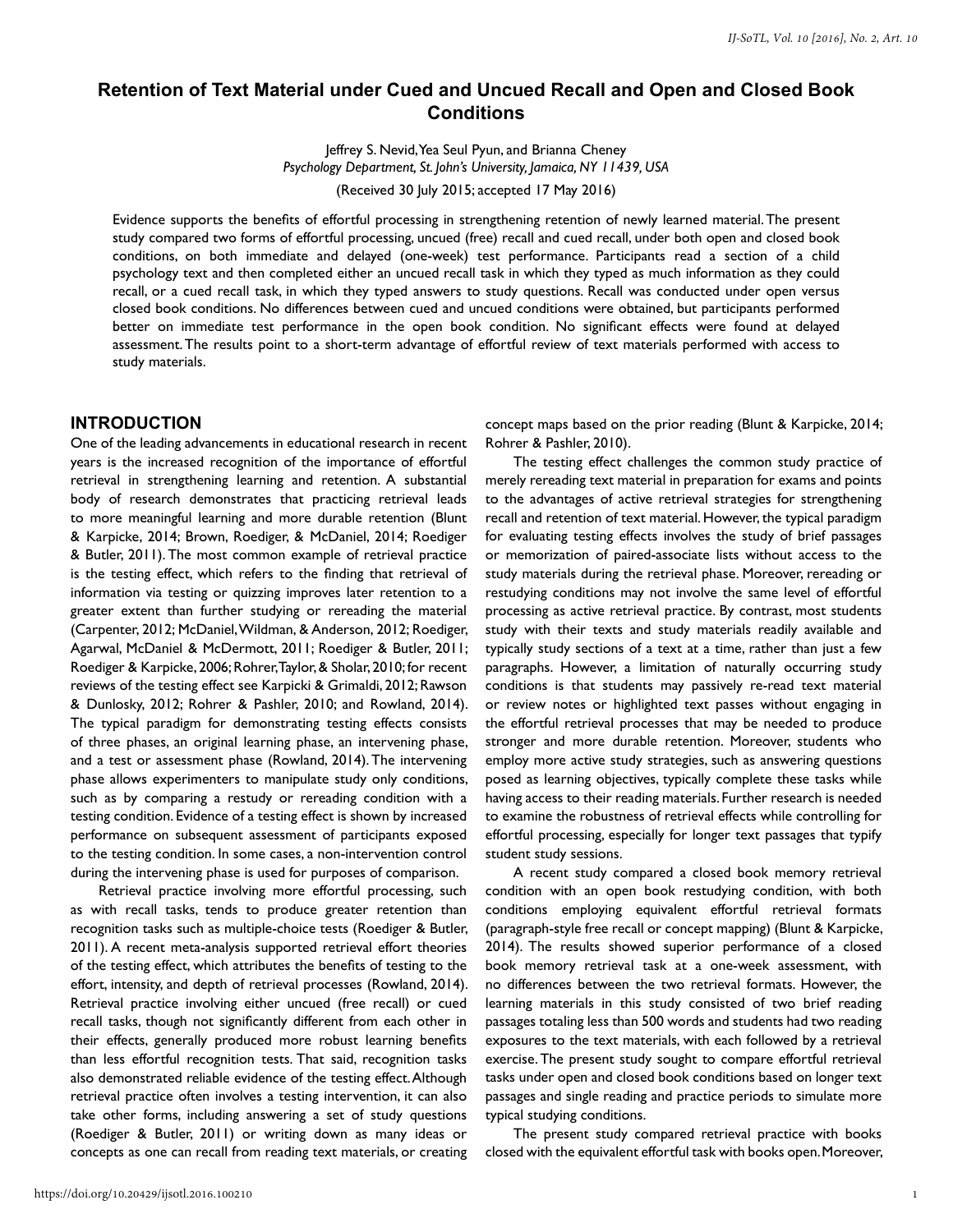study materials consisted of a text section of about 1,700 words read during a 15-minute reading phase. We also compared the relative effects of effortful retrieval tasks involving a uncued or free recall task (writing down as much material from the reading materials as one can recall) with a cued recall task (answering study questions based on key content in the reading material). The use of study questions to cue recall may provide additional retrieval cues to strengthen memory retrieval effects relative to unassisted free recall. Moreover, we examined the effects of the experimental variables on both an immediate assessment following retrieval practice and a delayed assessment about a week later to ascertain longer-term effects of retrieval practice.

#### **METHOD**

#### **Subjects**

A total of 137 undergraduate students (33 males, 104 females) in introductory psychology courses at a large metropolitan northeastern university participated in the study in partial fulfillment of a course requirement. Ninety-two percent of the participants were between the ages of 18 and 21 (M= 19.24, SD= 1.95). The study sample comprised 75 freshman, 29 sophomores, 16 juniors, 14 seniors, and 3 who failed to specify their college level. Self-identified ethnicities were as follows: Non-Hispanic White, 26.3%; Black or African American, 21.2%; Hispanic or Latino, 15.3%, recruited through an electronic sign-up system.

To provide an incentive for effort, participants received raffle tickets with a chance to win \$50 or \$25 gift cards depending on their quiz performance at immediate and delayed assessment. All participants received one raffle ticket after completing both parts of the study, as well as additional raffle tickets based on their best performance on the two quizzes according to the following schedule: 5 additional raffle tickets for correctly answering at least 50% of the questions, 10 additional tickets for correctly answering at least 70% of the questions, or 20 additional tickets for correctly answering at least 90% of the questions.

#### **Procedure**

The experiment consisted of five phases: (1) a reading phase; (2) a retrieval phase; (3) a distractor phase; (4) an immediate assessment phase, and (5) a delayed assessment phase. During the 15-minute reading phase, participants were instructed to read a text passage of approximately 1,700 words drawn from a child psychology textbook (Feldman, 2014). During the retrieval phase, participants practiced a retrieval exercise for 15 minutes based on one of four study conditions to which they were randomly assigned: (1) cued recall with book open; (2) cued recall with book closed; (3) uncued recall with open book; and (4) uncued recall with closed book. In the free or uncued recall condition, participants were instructed to use a computer keyboard to type as much information as they could recall about the text passage they had just read. In the cued recall condition, they were presented with three study questions and asked to answer them by recalling information they had read in the text passage. In the open book task, students completed the retrieval task while they had access to the original reading materials. In the closed book task, students completed the identical retrieval task, but without access to the reading materials. After the retrieval

Asian or Pacific Islander, 25.5%, and other, 11.7%. Participants were testing effects, such that participants were not retested on the Alternate versions of the quizzes were used to control for same questions. Use of alternate forms of assessment increases ecological validity, as students often take practice quizzes when preparing for examinations that include a different but related set of items than those included on actual exams. Regardless of the assigned study condition, all participants completed the delayed assessment quiz without any additional cues or prompting.

phase, participants completed a demographic questionnaire as a distractor task, which was then followed immediately by a 20-item multiple-choice quiz based on the text material.

The twenty-item multiple-choice quizzes assessed basic content acquisition of text material, including concepts relating to Piaget's stages of moral development (incipient cooperation, heteronomous morality, and autonomous cooperation), critiques of Piaget's model, prosocial behavior, social learning theory, abstract modeling, and reciprocity. The questions were scaled to lower to middle levels of the revised Bloom taxonomy assessing skills of remembering, understanding, and applying concepts (Anderson & Krathwohl, 2001).

> The present study examined the learning benefits of cued vs. uncued recall under both open and closed book recall conditions on quiz performance at immediate and delayed (one-week) testing phases. The findings indicated superior performance on a 20-item knowledge quiz for open book recall, but only for immediate testing. That is, students benefited from the opportunity to use text materials when they were tested shortly following the retrieval task, as compared to other students who performed the retrieval task while relying entirely on memory. Open book recall may provide Word Count .07 .01 .39\*\* Cued vs. Uncued -1.06 3.82 -.03 Open vs. Closed Book -6.38 3.87 -.19 Cued vs. Uncued x Open vs. Closed Book 5.89 5.44 .15 *Note*: Cued condition was coded as 0 and uncued condition was coded as 1. Open book condition was coded 0 and closed book condition was coded as 1.  $h < 001$

Two comparable versions of the quiz were constructed to assess knowledge of the same concepts. Participants completed one version at immediate assessment and an alternate version at delayed testing. Participants were randomized to the order of the alternate versions administered at the two testing occasions. In constructing alternate forms assessing the same concepts, we rephrased questions using "feature-to-concept" and "conceptto-feature" formats (Hannon, Lozano, Frias, Picallo-Hernandez, & Fuhrman, 2010). In the delayed assessment phase, participants returned to the laboratory approximately a week after initial assessment to complete the alternate version of the quiz. Sample quiz items are shown in the Appendix.

#### **RESULTS**

One hundred thirty two participants completed both parts of the study; five participants failed to return for the one-week delayed assessment and so were dropped from the analysis of delayed retention effects. All participants completed every question in immediate and delayed assessments. Preliminary analysis showed no significant differences between the two alternate forms of the quiz,  $t(131) = .88$ ,  $p = .38$ . Moreover, the two versions showed a moderately strong relationship,  $r = .60$ ,  $p < .001$ , even though they were administered approximately a week apart. Means and standard deviations for student performance on the multiple choice quizzes at both immediate and delayed (one week) assessment intervals are shown in Table 1. Not surprisingly, we also found poorer retention over time when comparing immediate (M= 74.24, SD= 14.94) and

Results of hierarchical multiple regression analyses testing main and interaction effects of experimental conditions on quiz performance at immediate and delayed testing intervals are shown in Tables 2 and 3, respectively. For each analysis, we first entered word count in the analyses to control for differences in retrieval production. Word count was measured by the number of words students typed into the computer during the retrieval phase (M= 262.90, SD= 95.19). Word count emerged as a significant predictor of quiz performance at both immediate testing, F(1, 135) = 21.00, p  $< 0.001$ , and delayed testing,  $F(1, 130) = 23.89$ , p $< 0.01$ , suggesting that more effortful retrieval was associated with better performance.

*Note*: Cued condition was coded as 0 and uncued condition was coded as 1. Open book condition was coded 0 and closed book condition was coded as 1. \* *p* < .05 \*\* *p* < .001

Cued vs. Uncued Recall and Open vs. Closed Book Recall conditions in Model 2 of the analysis of immediate test performance explained an additional 3% of the variance, but the change in *R2* was not significant, *F*(2, 133) = 2.48, *p* = .09. However, open book recall individually contributed incrementally to prediction of test performance,  $t(136) = -2.07$ ,  $p < .05$ . Open book condition was also marginally significant,  $t(136) = -1.97$ ,  $p = .05$ , when the interaction term was included in the model (see Model 3 in Table 2). The interaction effect failed to significantly contribute to prediction of immediate test performance,  $F(1, 132) = .51$ ,  $p = .48$ . No significant effects at the delayed assessment were found for either Cued vs. Uncued Recall conditions, or Open vs. Closed Book Recall conditions, nor were there any significant interaction effects (see Table 3).

#### **DISCUSSION**

additional retrieval cues that help reinforce retention of recently read material, as well as providing an additional opportunity for encoding new information during re-exposure to learning materials.

The present study had the advantage of testing knowledge of concepts drawn from reading college level text materials rather than laboratory tasks such as paired-associate learning that are often the focus on research on testing effects. The study also benefited from using alternate forms of a knowledge quiz to control for testing effects and to model naturally occurring study conditions in which students take practice quizzes on related sets of questions to the actual exam questions. Introducing a delay between initial practice and delayed assessment also models the type of delay students frequently encounter between practice quizzes and exams.

Research on the testing effect has yielded mixed evidence on the short-term benefits of testing versus restudying. Although some studies, including the present one, failed to find evidence in favor of testing effects or retrieval practice (closed book recall) relative to restudying (open book recall), a recent meta-analysis finds evidence of reliable short-term testing effects (Rowland, 2014).

The two recall conditions (Cued vs. Uncued recall) in the present study produced comparable results, which are consistent with findings from other researchers that the learning benefits of retrieval do not appear to depend on the format of the retrieval task (Blunt & Karpicke, 2014; Smith & Karpicke, 2014). However, the effectiveness of the retrieval tasks in the present study may have been mitigated because textbook materials themselves have built-in cues in the form of headings and study questions. It is conceivable that cued recall might better facilitate performance for text material that is lacking such internal scaffolding.

The results of the present study differed from those of Blunt and Karpicke (2014). Although these other researchers did not test for differences in immediate retention, they showed a longerterm (one week) benefit for closed book memory retrieval over an open book restudying condition with an equivalent effortful task following the reading assignment. Our results point to an immediate benefit of assisted (open book) recall relative to closed

| TABLE 1. Means and Standard Deviations for Quiz |  |
|-------------------------------------------------|--|
| Performance (% correct)                         |  |

|                  | Immediate Assessment |       |             |       | Delayed Assessment |       |             |       |
|------------------|----------------------|-------|-------------|-------|--------------------|-------|-------------|-------|
|                  | Open Book            |       | Closed Book |       | Open Book          |       | Closed Book |       |
|                  | м                    | SD    | м           | SD    | м                  | SD    | м           | SD    |
| Cued<br>Recall   | 76.32                | 13.22 | 70.14       | 14.78 | 68.75              | 17.83 | 62.27       | 15.11 |
| Uncued<br>Recall | 77.57                | 13.69 | 73.64       | 16.88 | 68.71              | 14.67 | 67.50       | 16.93 |

delayed (M= 66.82, SD= 16.93) assessments,  $t(131) = 6.66$ ,  $p < .001$ .

#### TABLE 2. Hierarchical Regression Analysis of Study Conditions on Immediate Quiz Performance (N=137)

|                                           |         |      |         |                | Immediate Performance    |
|-------------------------------------------|---------|------|---------|----------------|--------------------------|
| Predictor                                 | В       | SE B | R.      | R <sup>2</sup> | $\Lambda$ R <sup>2</sup> |
| Model I                                   |         |      |         | $.14**$        |                          |
| <b>Word Count</b>                         | .06     | .01  | $.37**$ |                |                          |
| Model 2                                   |         |      |         | $.17**$        | .03                      |
| <b>Word Count</b>                         | .06     | .01  | .36**   |                |                          |
| Cued vs. Uncued                           | 1.84    | 2.34 | .06     |                |                          |
| Open vs. Closed Book                      | -4.83   | 2.34 | $-16*$  |                |                          |
| Model 3                                   |         |      |         | $.17**$        | .00                      |
| Word Count                                | .06     | 0١.  | .36**   |                |                          |
| Cued vs. Uncued                           | .18     | 3.31 | .01     |                |                          |
| Open vs. Closed Book                      | $-6.49$ | 3.30 | $-22$   |                |                          |
| Cued vs. Uncued x<br>Open vs. Closed Book | 3.35    | 4.69 | .10     |                |                          |

TABLE 3. Hierarchical Regression Analysis of Study

| Conditions on Delayed Quiz Performance (N=132) |       |      |         |                |                         |
|------------------------------------------------|-------|------|---------|----------------|-------------------------|
|                                                |       |      |         |                | Immediate Performance   |
| Predictor                                      | В     | SE B | R       | R <sup>2</sup> | $\Delta$ R <sup>2</sup> |
| Model I                                        |       |      |         | $.16**$        |                         |
| <b>Word Count</b>                              | .07   | .01  | .39**   |                |                         |
| Model 2                                        |       |      |         | $.17**$        | .01                     |
| <b>Word Count</b>                              | .07   | .01  | .39**   |                |                         |
| Cued vs. Uncued                                | 1.85  | 2.73 | .06     |                |                         |
| Open vs. Closed Book                           | -3.39 | 2.72 | $-10$   |                |                         |
| Model 3                                        |       |      |         | .18**          | .01                     |
| <b>Word Count</b>                              | .07   | .01  | .39**   |                |                         |
| Cued vs. Uncued                                | -1.06 | 3.82 | $-0.03$ |                |                         |
| Open vs. Closed Book                           | -6.38 | 3.87 | -. 19   |                |                         |
| Cued vs. Uncued x<br>Open vs. Closed Book      | 5.89  | 5.44 | . 15    |                |                         |

2

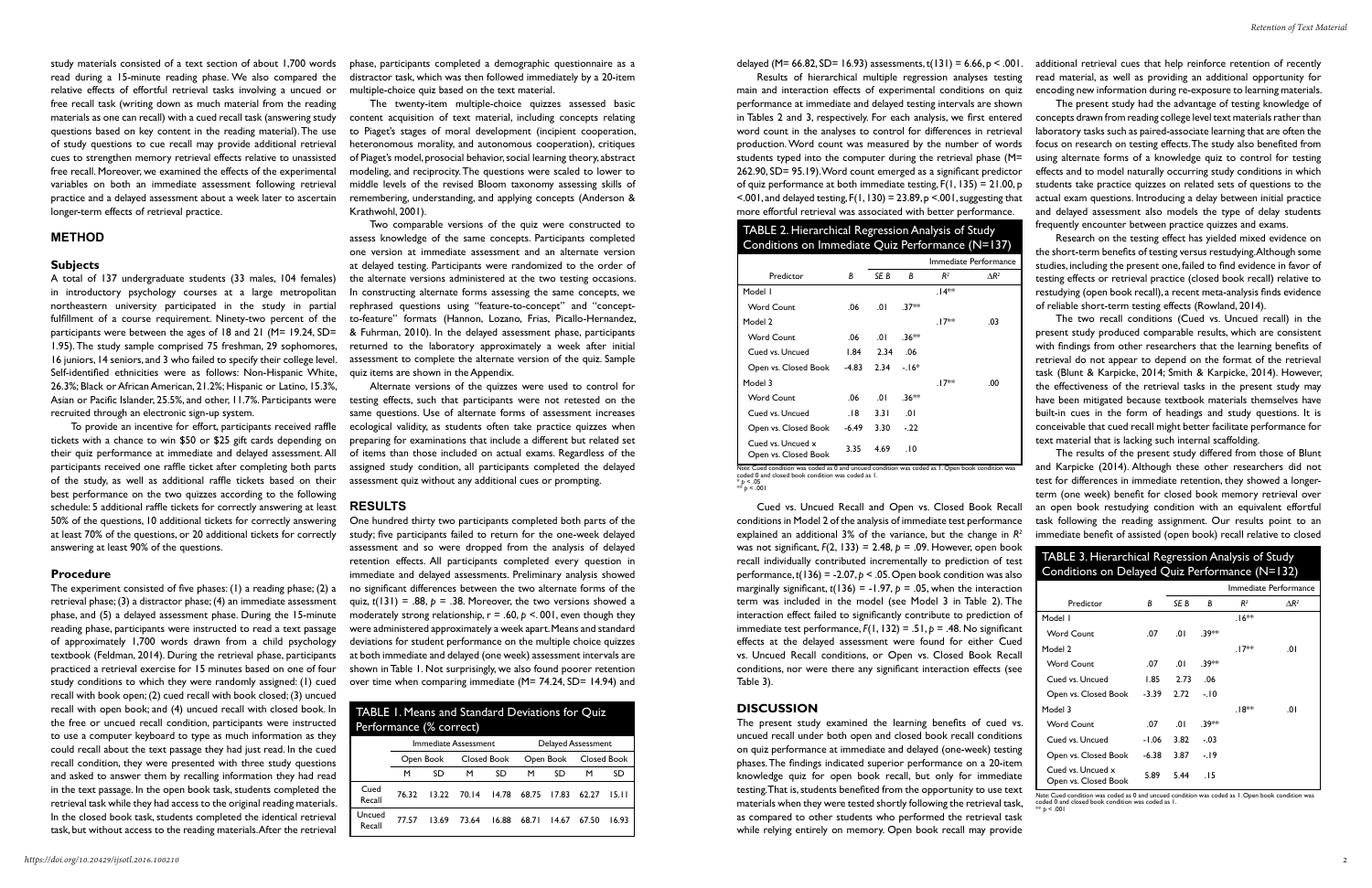book memory retrieval, but no differences at one-week follow up.

Several important differences between the two studies are noteworthy. Our study involved a longer reading assignment (1,714 words versus two paragraphs of each less than 300 words in the Blunt and Karpicke study). Secondly, the present study employed a single recall task after the reading phase, whereas the Blunt and Karpicke participants read a paragraph, performed the learning activity (retrieval or restudying), and then re-read the paragraph and again repeated the learning activity. The same procedure was then repeated for the second paragraph. Testing effects are likely to be stronger in conditions in which memory retrieval is repeated and each practice is followed by re-exposure (feedback) to the reading material. However, the interruptions in a studying routine necessitated by repeatedly reading and performing a retrieval task for each paragraph may not generalize to typical studying conditions.

The present study may have practical implications for assisting students in developing more effective study habits, as well as several important limitations. Students typically prepare for course examinations by rereading required text material and reviewing class notes. However, rereading or review may lack the degree of effortful processing needed to enhance memory retention. As evidence of the testing effect demonstrates, practicing recall of recently read information can strengthen retention. The question we posed is whether unassisted (closed book) recall is a more effective study strategy for strengthening retention of newly acquired information than aided (open book) recall under equally effortful conditions. Our results suggest that students may benefit in short-term retention from having a second look at newly learned material when performing a retrieval exercise. Open book tasks may provide additional opportunities for encoding new information and for retrieval cues to jog memory of previously encoded information. Unlike passive rereading, open book recall requires more effortful processing in the form of reciting as much information as one can recall within a truncated time period or by answering a set of study questions.

Perhaps most importantly, our findings failed to demonstrate a lasting benefit of an open book recall task. These results are consistent with other research showing that open book testing as a method of retrieval practice produces better initial retention than closed book testing, but no differences when retention is measured after a delay (Agarwal, Karpicke, Kang, Roediger, & McDermott, 2008). Our study differed by providing open book access during a recall task rather than a testing task. Not surprisingly, we also found poorer retention over time when comparing immediate and delayed assessment.

These results present something of a cautionary tale with respect to student preparation for exams. Students who perform recall tasks with access to text materials may experience a temporary boost in retention on practice exams, but our results suggest this effect may be short-lived. Moreover, overconfident metacognitive judgments of knowledge may lead students to prepare less thoroughly or practice less effortful retrieval in preparing for course exams. They may erroneously believe their performance on practice exams will carry over to course exams.

The present study had several important limitations. First, our focus was on comparing two types of recall tasks, cued and uncued, which were practiced while students either had access to

the learning materials or did not have access to these materials. Given the robustness of retrieval practice effects, we did not employ a rereading-only control. Secondly, we examined effects on test performance based on a single retrieval task. As evidence from studies on the testing effect demonstrate, repeated retrieval can enhance longer-term retention (Roediger & Butler, 2011). Further research is needed to determine whether repeated retrieval tasks performed closer to the time of delayed assessment, or the use of spaced retrieval tasks, can lead to more durable learning effects relative to additional study or rereading of text materials.

#### **REFERENCES**

- Agarwal, P. K., Karpicke, J. D., Kang, S. H. K., Roediger, H. L., & McDermott, K. B. (2008). Examining the testing effect with open- and closed book tests. *Applied Cognitive Psychology, 22,*  861–876. doi: 10.1002/acp.1391
- Anderson, L. W., & Krathwohl, D. R. (Eds). (2001). *A taxonomy for learning, teaching, and assessing: A revision of Bloom's taxonomy of educational objectives*. New York: Longman.
- Blunt, J. R., & Karpicke, J. D. (2014). Learning with retrieval-based concept mapping. *Journal of Educational Psychology, 106*, 849- 858. doi: 10.1037/a0035934
- Brown, P. C., Roediger III, H. L., & McDaniel, M. A. (2014). *Make it stick*. Cambridge, MA: Harvard University Press.
- Carpenter, S. K. (2012). Testing enhances the transfer of learning. *Current Directions in Psychological Science, 21*, 279–283. doi: 10.1177/0963721412452728
- Feldman, R. S. (2014). *Child development: A topical approach (1st ed.)*. Upper Saddle River, NJ: Pearson Education.
- Hannon, B., Lozano, G., Frias, S., Picallo-Hernandez, S., & Fuhrman, R. (2010). Differential-associative processing: A new strategy for learning highly-similar concepts. *Applied Cognitive Psychology, 24*, 1222-1244. doi: 10.1002/acp.1625
- Karpicke, J. D., & Grimaldi, P. J. (2012). Retrieval-based learning: a perspective for enhancing meaningful learning. *Educational Psychology Review, 3*, 401-418. doi:10.1007/s10648-012-9202-2
- McDaniel, M. A., Wildman, K. M., & Anderson, J. L. (2012). Using quizzes to enhance summative-assessment performance in a web-based class: An experimental study. *Journal of Applied Research in Memory and Cognition, 1*, 18–26. doi:10.1016/j. jarmac.2011.10.001
- Rawson, K. A., & Dunlosky, J. (2012). When is practice testing most effective for improving the durability and efficiency of student learning? *Educational Psychology Review, 24*, 419–435. doi:10.1007/s10648-012-9203-1
- Roediger III, H. L., Agarwal, P. K., McDaniel, M. A., & McDermott, K. B. (2011). Test-enhanced learning in the classroom: Long-term improvements from quizzing. *Journal of Experimental Psychology: Applied, 17*, 382-395. doi: 10.1037/a0026252
- Roediger, H. L., III, & Butler, A. C. (2011). The critical role of retrieval practice in long-term retention. *Trends in Cognitive Sciences, 15*, 20–27. doi:10.1016/j.tics.2010.09.003
- Roediger III, H.L., & Karpicke, J.D. (2006). The power of testing memory: Basic research and implications for educational practice. *Perspectives on Psychological Science, 1*, 181–210. doi: 10.1111/j.1745-6916.2006.00012.x
- Rohrer, D., & Pashler, H. (2010). Recent research on human learning challenges conventional instructional strategies. *Educational*
- *Researcher, 39*, 406-412. doi: 10.3102/0013189X10374770 Rohrer, D., Taylor, K., & Sholar, B. (2010). Tests enhance the transfer of learning. *Journal of Experimental Psychology: Learning, Memory and*
- *Cognition, 36*, 233–239. doi:10.3758/s13423-012-0221-2
- Rowland, C.A. (2014). The effect of testing versus restudy on retention: A meta-analytic review of the testing effect. *Psychological Bulletin, 140*, 1432–1463. doi:10.1037/a0037559
- Smith, M. A., & Karpicke, J. D. (2014). Retrieval practice with shortanswer, multiple-choice, and hybrid tests. *Memory, 22*, 784-802. doi: 10.1080/09658211.2013.831454

*IJ-SoTL, Vol. 10 [2016], No. 2, Art. 10*